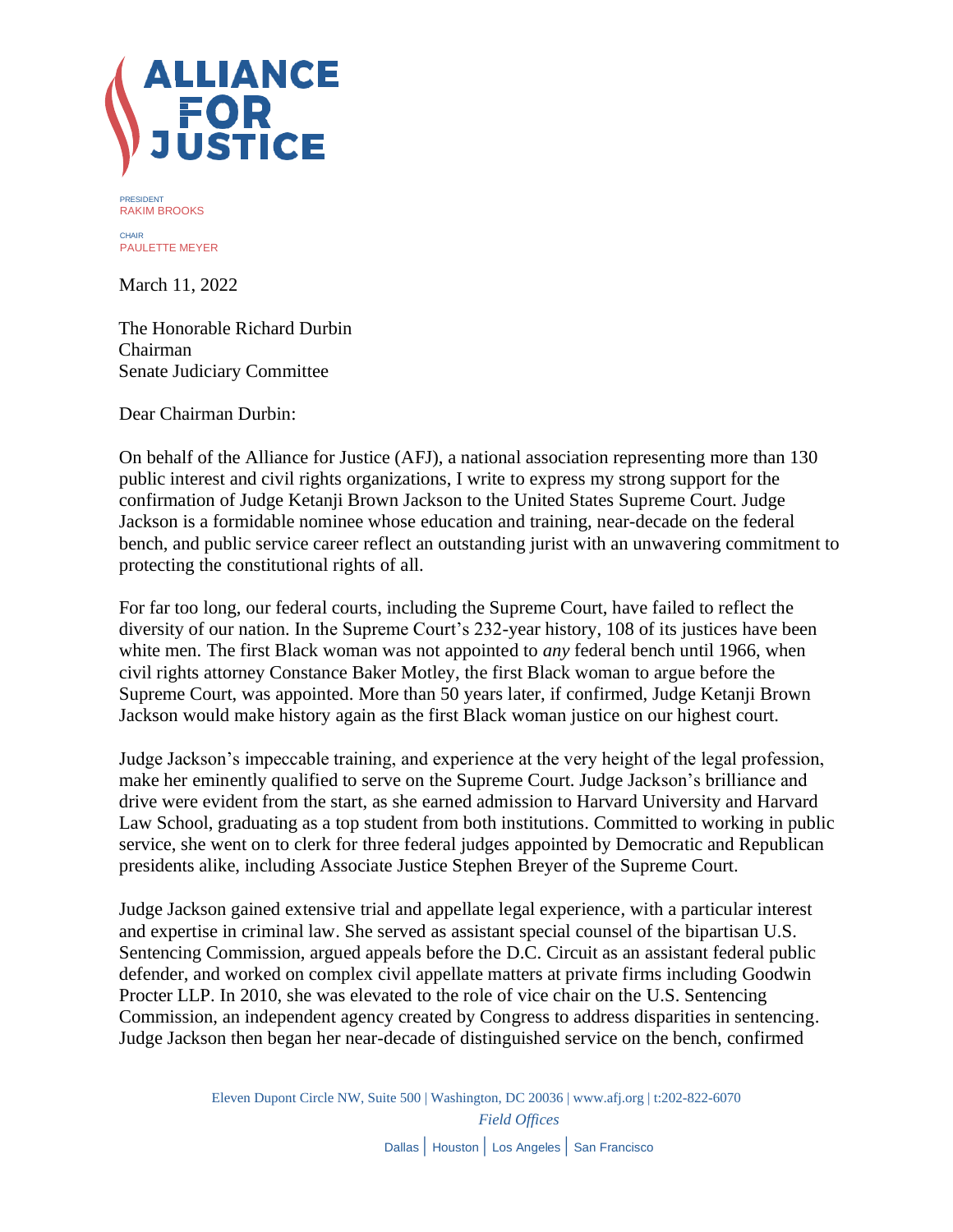Alliance for Justice Letter in Support of Judge Ketanji Brown Jackson Page 2

with bipartisan support first to the U.S. District Court for the District of Columbia and second to the U.S. Court of Appeals for the D.C. Circuit.

Judge Jackson would be the first public defender on the Supreme Court and the first justice with criminal defense experience since NAACP Legal Defense and Educational Fund founder Thurgood Marshall retired in 1991. Judge Jackson's unique criminal legal experience, as a public defender and on the U.S. Sentencing Commission, would bring a critical perspective to the Court. As an assistant federal public defender, Judge Jackson represented people accused of federal crimes who could not afford a lawyer, zealously representing these individuals in appeals before the D.C. Circuit. Her time on the Commission built on this criminal law experience. There, she worked with both Democratic and Republican commissioners and gained a reputation for consensus-building, enacting urgent changes including: addressing the unjust discrepancy between sentences for crack and powder cocaine; adopting new guidelines for health care and securities fraud; and clarifying the sentencing for hate crimes and human trafficking crimes. The federal bench, including the Supreme Court, is largely comprised of former prosecutors and corporate attorneys. Judge Jackson's unique experiences, including her time as a defender safeguarding our most precious constitutional rights, would provide an essential perspective.

In her time on the federal bench, writing nearly 600 decisions, Judge Jackson has demonstrated that she is a fair, impartial jurist who will uphold our constitutional values of liberty, equality, and justice for all. She has protected the rights of all Americans, not just the wealthy and powerful, safeguarding the rights of [working people.](https://www.cadc.uscourts.gov/internet/opinions.nsf/7B60B8352A5EE0A9852587DC00533AA7/$file/20-1396-1933161.pdf) She has demonstrated mastery of complex administrative law issues relating to the [environment](https://casetext.com/case/govt-of-guam-v-united-states-2) and healthcare, including [Medicare](https://www.cadc.uscourts.gov/internet/opinions.nsf/A3506A6FEFE582F7852587CE005544BF/$file/21-5186-1930944.pdf) and [reproductive health.](https://cases.justia.com/federal/district-courts/district-of-columbia/dcdce/1:2018cv00346/193532/22/0.pdf?ts=1526127333) She has applied civil rights laws to protect individuals from discrimination based on [disability,](https://scholar.google.com/scholar_case?case=3156787379233062371&hl=en&as_sdt=6&as_vis=1&oi=scholarr) [race,](https://casetext.com/case/willis-v-gray-1) and [religion.](https://casetext.com/case/tyson-v-brennan-3) She has adjudicated complex legal disputes about the power of the federal government, including [separation of powers](https://casetext.com/case/comm-on-judiciary-v-mcgahn) and [access](https://law.justia.com/cases/federal/district-courts/district-of-columbia/dcdce/1:2016cv01068/179523/40/) to government records. She has applied her criminal law expertise, ruling for both the prosecution and criminal defendants in [Fourth Amendment](https://casetext.com/case/united-states-v-richardson-222) matters, carefully considering police officers' [defense](https://law.justia.com/cases/federal/district-courts/district-of-columbia/dcdce/1:2013cv00085/158029/18/) of qualified immunity, and remaining evenhanded and methodical in [sentencing.](https://casetext.com/case/united-states-v-young-595)

Given her outstanding record on and off the bench, it is no wonder that Judge Jackson has won support from people of all walks of life. Along with receiving bipartisan support in every Senate confirmation, Judge Jackson's nominations to the federal bench, including the Supreme Court, have been met with praise from across the ideological spectrum. When she was nominated to the U.S. District Court, former Republican Speaker of the House Paul Ryan (R-WI) spoke at her Senate Judiciary Committee hearing, saying of Judge Jackson that while their "politics may differ . . . [his] praise for Ketanji's intellect, for her character, for her integrity, it is unequivocal." Judge Jackson's support at her Circuit Court nomination was similarly broad. She received support from former federal prosecutors, [labor](https://www.judiciary.senate.gov/imo/media/doc/Judge%20Ketanji%20Brown%20Jackson.pdf) unions, civil rights [groups,](https://www.judiciary.senate.gov/imo/media/doc/4.27.21%20-%20LCCHR%20Support%20for%20KBJ.pdf) and federal [judges](https://www.judiciary.senate.gov/imo/media/doc/4.21.21%20-%20Judge%20Thomas%20Griffith%20Support%20for%20KBJ.pdf) and clerks of a range of politics and perspectives. And her Supreme Court nomination is no different. Once again, statements of support from [public defenders,](https://www.fd.org/sites/default/files/news/2022.02.25_scotus_final.pdf) [civil rights groups,](https://civilrights.org/2022/02/25/bidens-historic-nomination-of-judge-jackson-moves-us-closer-to-equal-justice-under-law/) [law](https://fop.net/2022/02/fop-national-president-patrick-yoes-statement-on-nomination-of-ketanji-brown-jackson-to-scotus/)  [enforcement,](https://fop.net/2022/02/fop-national-president-patrick-yoes-statement-on-nomination-of-ketanji-brown-jackson-to-scotus/) and federal [judges](https://www.documentcloud.org/documents/21279044-luttig-letter-endorsing-judge-jackson-for-supreme-court) appointed by Republicans and Democrats alike demonstrate the respect she has earned in her decades of legal practice and judicial service.